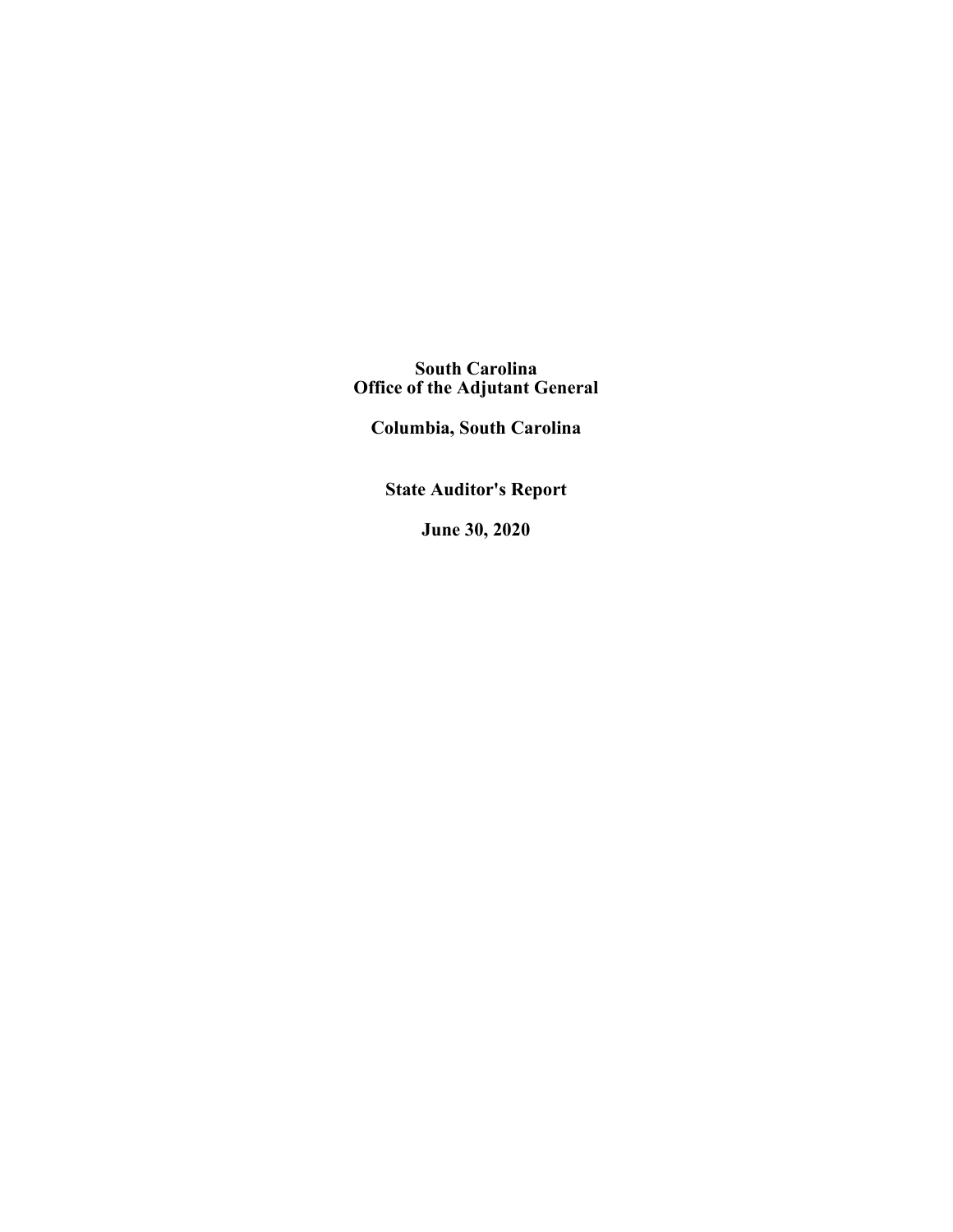

Independent Accountant's Report On Applying Agreed-Upon Procedures

July 26, 2021

Major General R. Van McCarty **Adiutant General** State of South Carolina Columbia, South Carolina

We have performed the procedures described in Attachment 1 on the systems, processes and behaviors related to financial activity of the South Carolina Office of the Adjutant General (the Office) for the fiscal year ended June 30, 2020. The Office's management is responsible for the systems, processes and behaviors related to financial activity.

The Office's management has agreed to and acknowledged that the procedures performed are appropriate to meet the intended purpose of understanding the systems, processes and behaviors related to financial activity. This report may not be suitable for any other purpose. The procedures performed may not address all the items of interest to a user of this report and may not meet the needs of all users of this report and, as such, users are responsible for determining whether the procedures performed are appropriate for their purposes.

We were engaged by the Office to perform this agreed-upon procedures engagement and conducted our engagement in accordance with attestation standards established by the American Institute of Certified Public Accountants. We were not engaged to and did not conduct an examination or review engagement, the objective of which would be the expression of an opinion or conclusion, respectively, on the systems, processes and behaviors related to financial activity of the Office for the year ended June 30, 2020. Accordingly, we do not express such an opinion or conclusion. Had we performed additional procedures other matters might have come to our attention that would have been reported to you.

The concept of materiality does not apply to findings to be reported in an agreed-upon procedures engagement. Therefore, all findings from the application of the agreed-upon procedures must be reported unless the definition of materiality is agreed to by the Office's management. Management of the Office has agreed that the following deficiencies will not be included in the State Auditor's Report on Applying Agreed-Upon Procedures:

- Errors of less than \$1,000 related to cash receipts and non-payroll cash disbursements transactions.
- Errors of less than \$1,000 related to reporting packages.

We are required to be independent of the Office and to meet other ethical responsibilities, in accordance with the relevant ethical requirements related to our agreed-upon procedures engagement.

This report is intended solely for the information and use of the management of the South Carolina Office of the Adjutant General, and is not intended to be, and should not be, used by anyone other than these specified

parties. However, this report is a matter of public record and its distribution is not limited.<br> $\int_{\mathcal{U}}\int_{\mathcal{U}}\int_{\mathcal{U}}\int_{\mathcal{U}}\int_{\mathcal{U}}\int_{\mathcal{U}}\int_{\mathcal{U}}\int_{\mathcal{U}}\int_{\mathcal{U}}\int_{\mathcal{U}}\int_{\mathcal{U}}\int_{\mathcal{U}}\int_{\mathcal{U}}\int_{\mathcal{$ 

George L. Kennedy, III, CPA State Auditor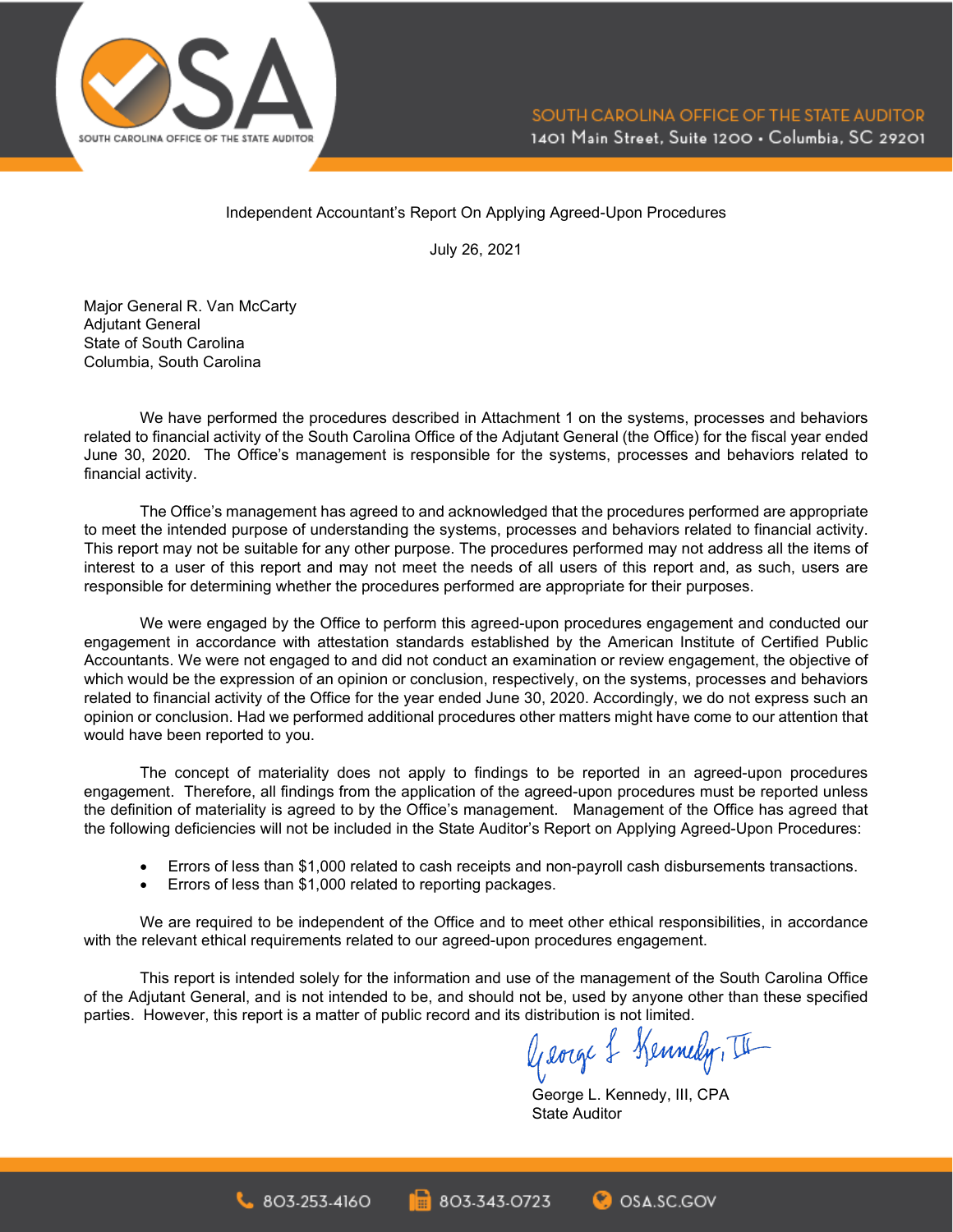### **South Carolina Office of the State Auditor Agreed-Upon Procedures – South Carolina Office of the Adjutant General (E24)**

## **Cash Disbursements/Non-Payroll Expenditures**

- 1. Haphazardly select ten non-payroll disbursements and inspect supporting documentation to determine:
	- The transaction is properly completed as required by Office procedures; invoice(s) agree(s) with general ledger as to vendor, amount, and date.
	- All supporting documents and approvals required by Office procedures are present and agree with the invoice.
	- The transaction is an actual expenditure of the Office.
	- The transaction is properly classified in the general ledger.
	- The is transaction is recorded in the proper fiscal year.
	- Clerical accuracy.

## **Findings**

The distribution of State appropriated disaster relief funds was miscoded as an allocation of other than State appropriated funds.

Similar to the finding reported in the prior year, blanket bond coverage was purchased without the approvals required by South Carolina Code of Laws Section 1-11-180.

### **Management's Response**

We distributed Comptroller General's updated guidance dated June 9, 2021 to relevant staff. Applicable State expenditures will be posted to State Aid-Disaster for disaster relief grants beginning with Hurricane Dorian.

We reviewed 1-11-180 and submitted to the Attorney General's Office for bond approval. Then we forwarded document per the Department of Administration to the State Auditor's Office for approval. This process will be repeated when required.

## **Reporting Packages**

- 2. Obtain copies of fiscal year end reporting packages submitted to the Office of the State Comptroller General (CG). Inspect the Master Reporting Package Checklist to determine the appropriate reporting packages were submitted by the due date established by the CG's Reporting Policies and Procedures Manual.
- 3. In addition to the procedure above, perform the following:
	- Cash and Investments Reporting Package

Determine if responses are reasonable and/or accurate. Agree amounts to the South Carolina Enterprise Information System (SCEIS) general ledger, the SCEIS *Yearend Reporting - Cash and Investments* report and Office prepared records. Agree amounts to State Treasurer's Office Composite Bank Account reports and year end reconciliations.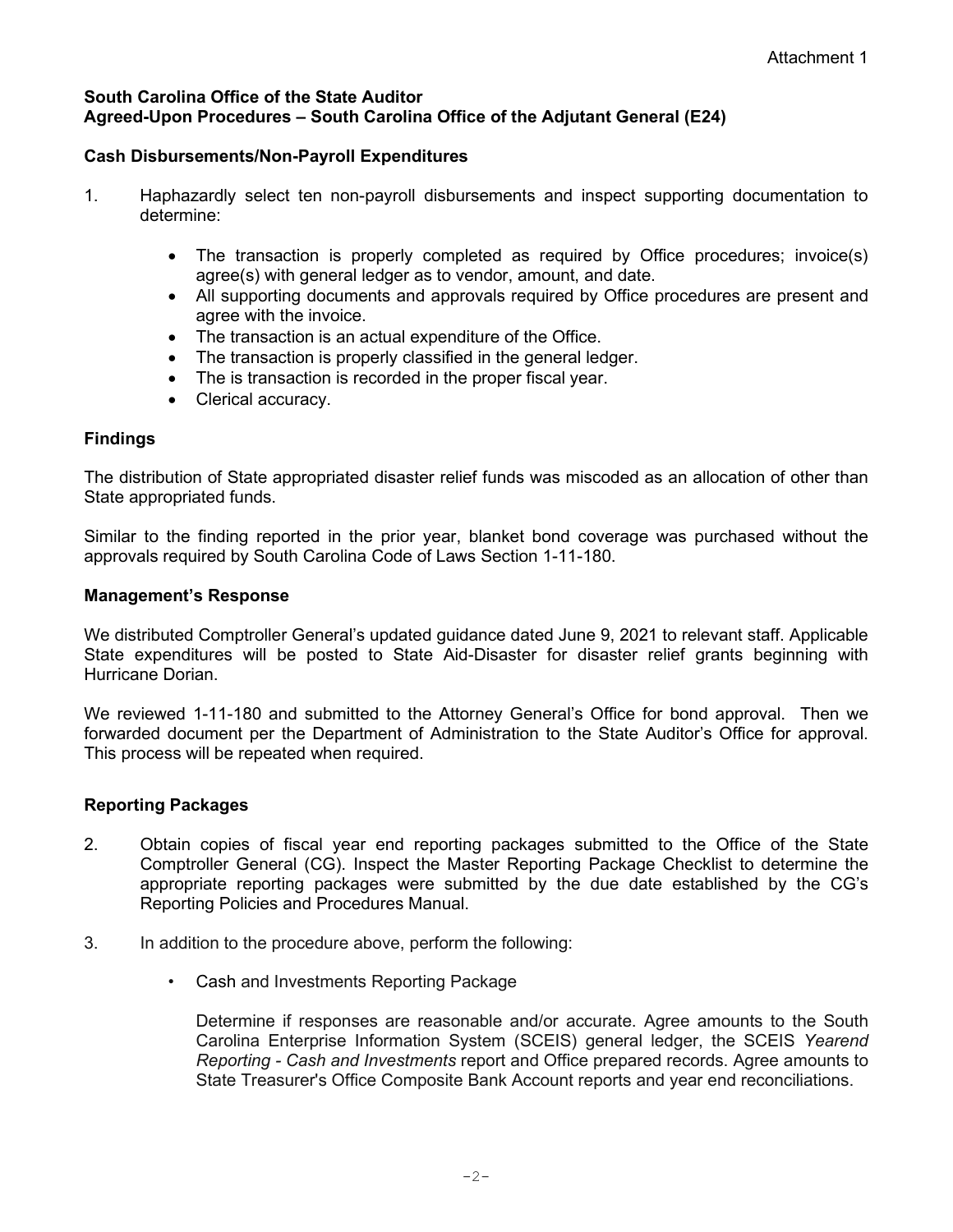### **Reporting Packages (Continued)**

• Other Receivables Reporting Package

Agree reported amounts to the SCEIS general ledger, the SCEIS *Yearend Reporting - Accounts Receivable Current with* Customer report and Office prepared records.

• Capital Assets Reporting Package

Determine if responses are reasonable and/or accurate. Agree reported amounts to the SCEIS general ledger, the SCEIS *Asset History Sheet* and Office prepared records.

• Operating Leases Reporting Package

Agree amounts to the SCEIS general ledger, SCEIS *Yearend Reporting Operating Lease Expense with Vendor* report and Office prepared records. In addition, haphazardly select five leases reported on the Future Minimum Payment Schedule to determine if the effective date, expiration date, and future minimum payment amounts were properly calculated and reported on the schedule. Haphazardly select five contingent rental payments from the *Yearend – Reporting Operating Leases Expense with Vendor* report to determine if the payments were properly classified, coded, and calculated. Lastly, determine that the Office submitted copies of leases to the CG if they were not submitted in fiscal year 2019.

• Accounts Payable Reporting Package

Agree amounts to the SCEIS general ledger, SCEIS *Yearend Reporting - Prior Year Payables with Vendor* report and Office prepared records. Additionally, haphazardly select five payables to determine if reported amounts were properly identified, classified, and reported on the Accounts Payable Summary Form.

• Subsequent Events Questionnaire

Compare responses and any required supplemental information to the SCEIS general ledger and Office prepared records.

### **Findings**

**Cash and Investments Reporting Package –** Similar to the finding reported in the prior year, some documentation discrepancies were encountered, including exclusion of SCEIS balances from the reporting package and missing bank reconciliation documentation for some accounts.

**Other Receivables Reporting Package –** Similar to the finding reported in the prior year, receivables totaling approximately \$187,000 were excluded from the reporting package.

**Capital Assets Reporting Package –** A required reconciliation was not submitted because two questions on the package were answered incorrectly.

**Operating Leases Reporting Package –** Similar to the finding reported in the prior year, calculation errors were identified in reported future minimum lease payments, property carrying amount, and future rental payments. In addition, it could not be confirmed that leases were submitted to the CG in accordance with the reporting package instructions.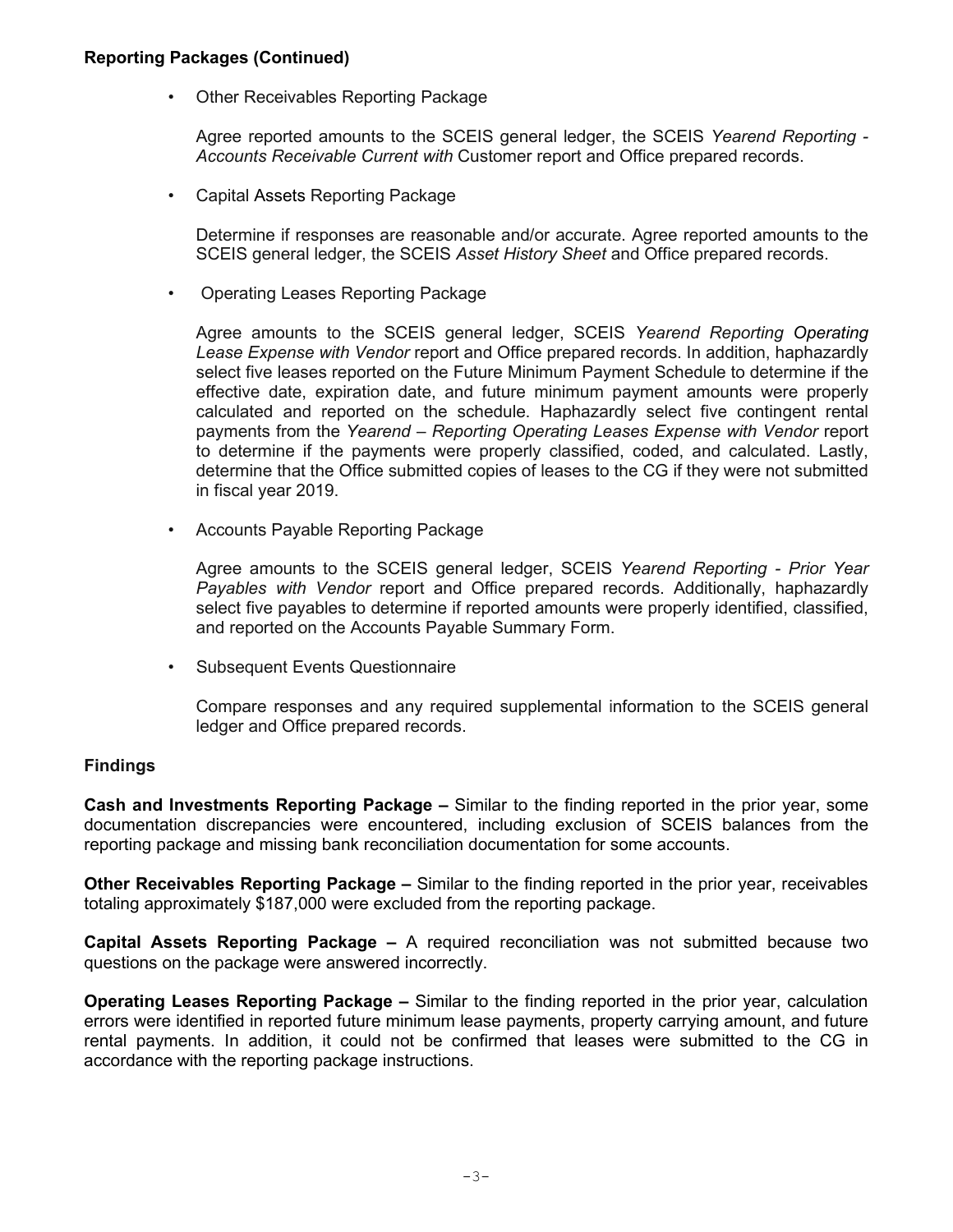# **Reporting Packages (Continued)**

**Accounts Payable Reporting Package –** Similar to the finding reported in the prior year, three of the payables inspected were intergovernmental payables misclassified as vendor payables.

**Subsequent Events Reporting Package –** Similar to the finding in the prior year, the Office failed to report the necessary accounts payable and compensated absences updates.

## **Management's Response**

Reporting packages will be evaluated for accuracy before submitting to the CG's Office by the preparer and reviewer. Prior year's errors will be reviewed in an effort to correct and not to duplicate.

## **Office Bank/Composite Reservoir Accounts**

- 4. Obtain a listing of Office bank accounts and confirm with management that the listing is complete.
- 5. Obtain fiscal year monthly reconciliations for each Office bank account, haphazardly select three reconciliations, and perform the following procedures:
	- Determine that selected reconciliations were timely performed, reviewed, and properly documented in accordance with State regulations, and are mathematically correct.
	- Agree applicable amounts from reconciliations to the general ledger.
	- Agree applicable amounts from reconciliations to the State Treasurer's Office monthly reports.
	- Determine if reconciling differences were explained and resolved.
	- Determine if necessary, adjusting entries were made in the accounting records.

# **Finding**

Similar to the finding reported in the prior year, documentation did not support the bank reconciliation for the composite reservoir account.

## **Management's Response**

Email notifications and in person training have been completed to inform and refresh all individuals with signature authority on bank accounts to perform reconciliations per applicable Office reconciliation policy. Budget and Finance employees will review and record receipt of reconciliations.

## **TAG Employee Group, Inc.**

- 6. Inspect the agreement between the Office and the TAG Employee Group, Inc. to determine if the agreement complies with the provisions listed in Proviso 100.4 of the fiscal year 2020 Appropriation Act.
- 7. Inspect the SCEIS General Ledger and the TAG Employee Group, Inc.'s accounting records to determine if the Office received the percentage of gross profits stated within the agreement between the Office and the TAG Employee Group, Inc.